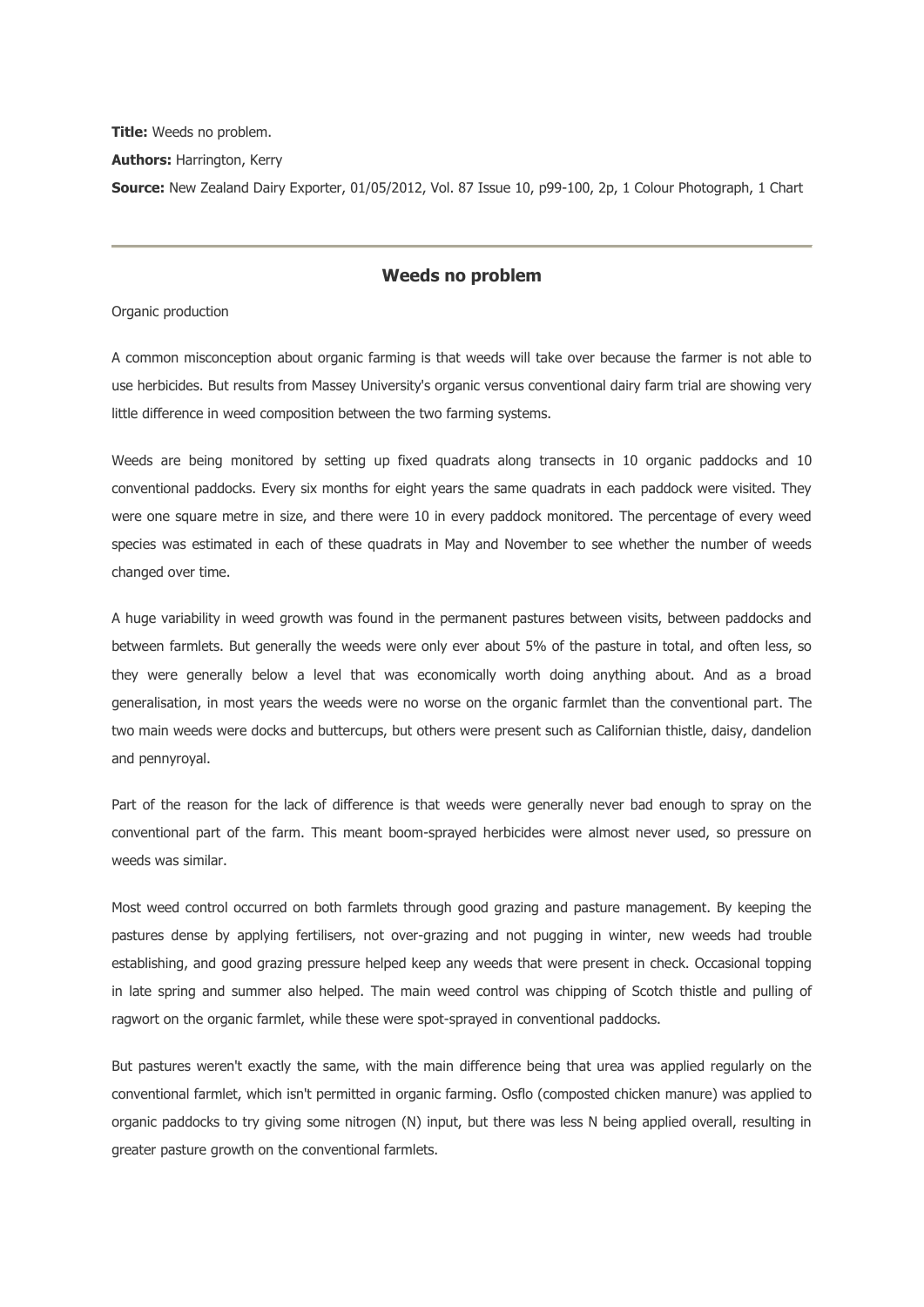

Dr Kerry Harrington assessing an

organic pasture with good establishment of plantain and chicory.

## **[More grazing](http://ehis.ebscohost.com.ezproxy.massey.ac.nz/eds/delivery?sid=be1bc291-f4f9-41e6-987d-f08f4a282d88%40sessionmgr111&vid=17&hid=109#toc)**

At times it was difficult to get sufficient supplementary feed for the organic cows as there are restrictions on what can be used, and generally a shortage of organic supplementary feed on the market. As the trial was trying to keep milk production levels similar between the farmlets, this resulted in more grazing pressure being applied on average on the organic farmlet.

The main weed species differences between the two units were that docks occurred more frequently on the conventional farmlet while buttercups were often more frequent on the organic unit. This can be explained by the differences in grazing pressure. Contrary to popular belief, cows do eat docks, but they're not a favoured food and grazing is more likely to happen when pressure is increased as was occurring on the organic farmlet.

The main buttercup species on the farmlets was hairy buttercup, though there was quite a bit of creeping buttercup too. There was no giant buttercup which perhaps meant results from the trial may have differed if this more aggressive buttercup species had been present. The creeping buttercup densities remained fairly static throughout the trial, but there were large fluctuations in hairy buttercup. Hairy buttercup is a winter annual species, meaning it germinates in autumn wherever pasture density is open enough to allow weed germination, then it grows over winter, flowers in spring and dies in summer.

It was thought there was more hairy buttercup at times on the organic farmlet due to heavier grazing in summer opening up the pasture to allow ingress of the weed, which wasn't happening as much on the conventional farmlet where urea was keeping pasture growing more vigorously.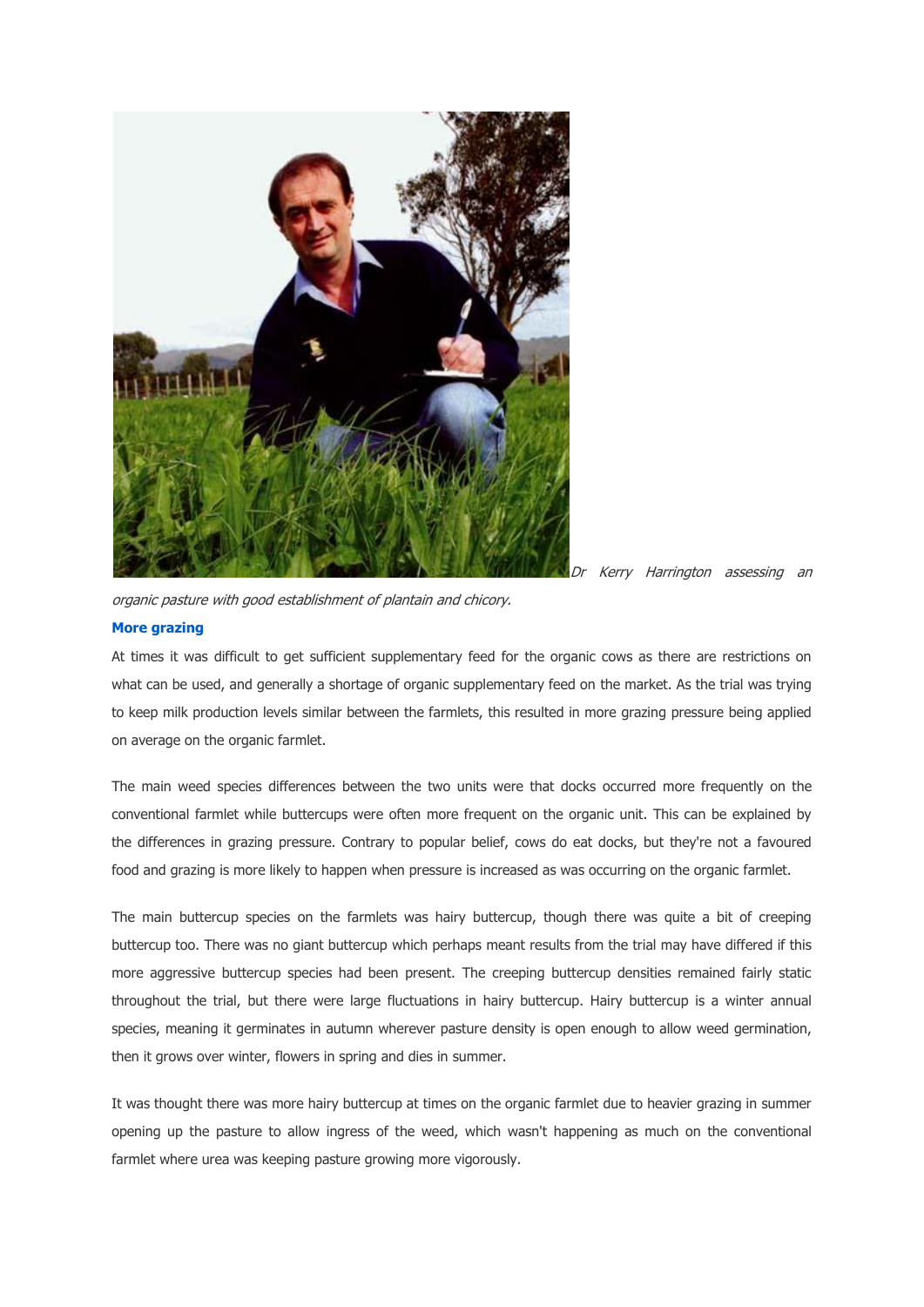These differences were fairly subtle. The big difference in weediness between the organic and conventional farmlets occurred when pasture renewal was attempted. In conventional paddocks, glyphosate could be used to kill off existing perennial weeds before resowing the pasture.

In organic paddocks, this weed control was attempted by using mouldboard ploughing followed by three to four weeks fallow and then further cultivation before planting turnips as a summer crop, followed by further cultivation and resowing of pasture in autumn.

Despite all this cultivation, well established perennial weeds such as docks and Californian thistle were never adequately removed from the system and popped up again in the new pasture along with all the weed seedlings that also occur in new pastures.

Apart from not being able to use glyphosate, there could also be no use of MCPB or Preside (flumetsulam) to remove young weeds from the new pastures, especially the hairy buttercup. So in the following spring, new pastures on the organic farmlet were always a sea of yellow flowers as the hairy buttercup flowered, while on the conventional farmlet, these were often sprayed out in late autumn or early winter.

But once the hairy buttercup had flowered and died in that first season new plants were unable to establish the following autumn due to pasture competition and so the weed densities settled down.

Docks were often more prevalent for the first few seasons after regrassing on the organic farmlet too. Topping of the paddocks as the buttercup flowering began helped cut down the amount of seeds going back into the soil.

However, some of the highest weed densities measured during the trial actually occurred after regrassing on the conventional farmlet. Because there's more flexibility in timing of regrassing when using glyphosate and MCPB, often more emphasis went into getting the timing of operations correct for regrassing on the organic farmlet, and occasionally there was less effort with the conventional regrassing. As a result, some regrassing occurred a bit late in autumn when grass establishment was slower, and occasionally selective herbicides were not applied either, resulting in very high densities of hairy buttercup.

## **[Regrassing timing](http://ehis.ebscohost.com.ezproxy.massey.ac.nz/eds/delivery?sid=be1bc291-f4f9-41e6-987d-f08f4a282d88%40sessionmgr111&vid=17&hid=109#toc)**

Plaintain and chicory were used in the regrassing programme on the conventional farmlet to help increase biodiversity within the swards. Perennial ryegrass sowing rates were dropped to about 14kg/ha so that the plantain, chicory and clover would have a better chance to establish. But this also allowed the weeds a better chance to establish too. It was a fine balance between ensuring the chicory and plantain established well yet not letting the weeds have too much of a chance to get going, and ryegrass sowing rates tended to creep up in later years.

One year, one of the farm managers decided to keep the perennial ryegrass sowing rate up fairly high and sowed just clover with it, thinking that the plantain and chicory could be oversown later. Although this resulted in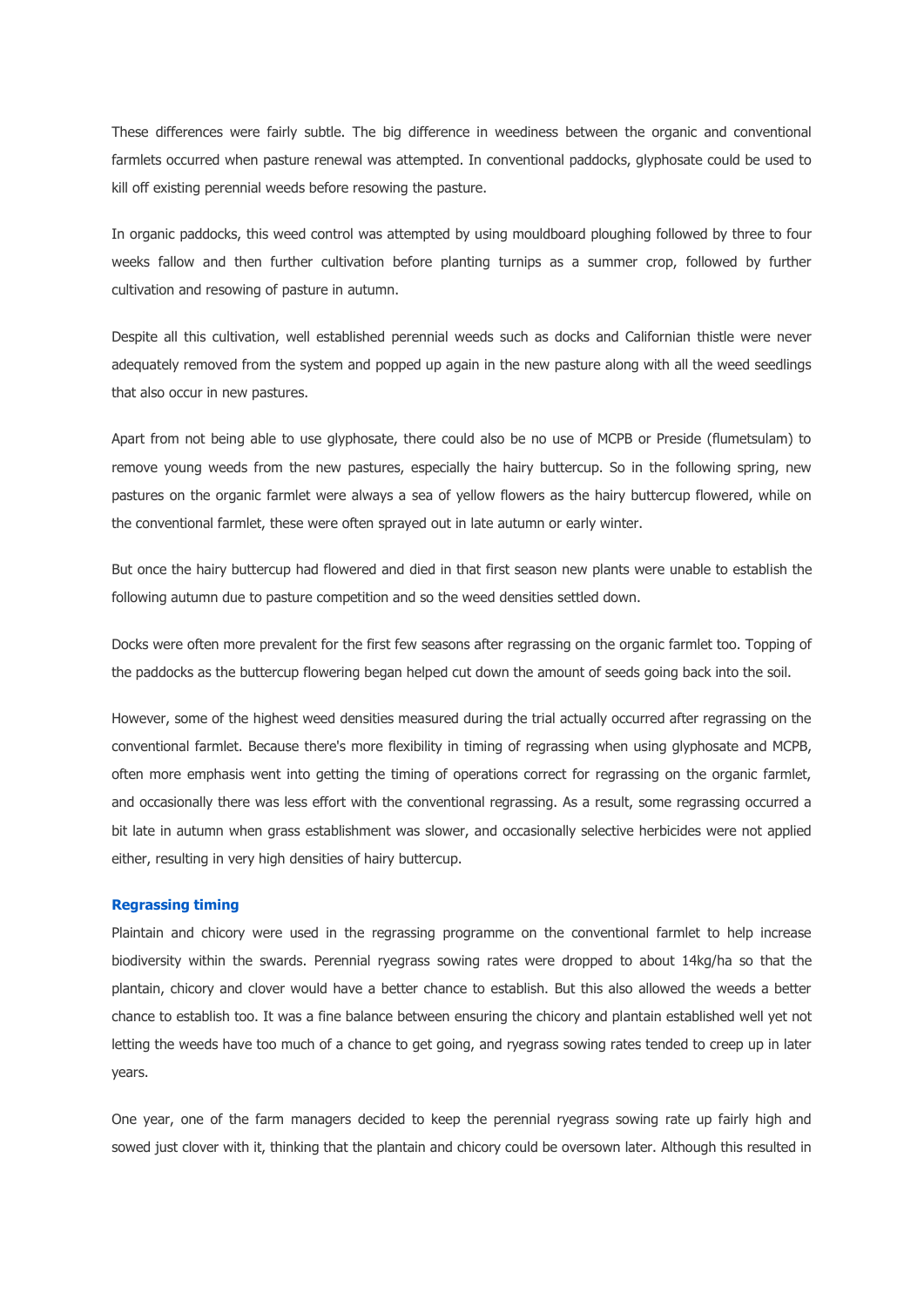less weed establishment, the oversowing of the chicory and plantain at a later date did not succeed very well, as might be expected because the seedlings were trying to get established within a dense perennial ryegrass sward.

The plantain generally only registered at about 1% cover in following years and the chicory was only ever seen as occasional isolated plants. Completely regrassing the paddocks was required to get reasonable amounts of plantain and chicory established.

Plantain and chicory were once considered weeds and now are sought after components of the pasture because of their high mineral content and good feed value. The results of the plant analysis on weed and pasture species showed the mineral and protein content of many of the weeds compared favourably with the sown pasture species (see Table 1).

Obviously if the weed is also full of toxins or doesn't get eaten by cows, then this isn't very relevant. But flatweeds such as dandelion are readily eaten, docks do get chewed off quite often, and even thistles get eaten if the paddock is mown prior to the cows going into the paddock.

So with established pastures, weeds didn't become any worse in organic systems compared with conventional ones. When planting new pastures weeds were more likely to be a problem in organic pastures due to not being able to use glyphosate or selective herbicides. But this usually settled down after the first year and weeds which were present generally had good mineral and protein levels.

For further information visit<http://www.massey.ac.nz.ezproxy.massey.ac.nz/?df4370822t>

Table 1: Differences in crude protein levels, g/kg dry matter (DM), phosphorus, sulphur, magnesium (all % DM), copper and zinc (mg/kg) between species in organic dairy pastures. Figures in red are significantly ( $p < 0.05$ ) higher than in either perennial ryegrass or white clover.

|                            | Protein | P     | s     | Mg    | Cu   | Zn   |
|----------------------------|---------|-------|-------|-------|------|------|
| <b>Perennial ryegrass</b>  | 232     | 0.370 | 0.347 | 0.173 | 7.9  | 22.0 |
| White clover               | 270     | 0.347 | 0.213 | 0.237 | 8.6  | 22.0 |
| Chicory                    | 307     | 0.663 | 0.627 | 0.393 | 18.6 | 57.7 |
| Narrow-leaved plantain     | 283     | 0.480 | 0.530 | 0.253 | 15.1 | 37.7 |
| <b>Broad-leaved dock</b>   | 305     | 0.430 | 0.287 | 0.520 | 7.6  | 30.7 |
| <b>Californian thistle</b> | 292     | 0.357 | 0.570 | 0.307 | 17.0 | 41.7 |
| <b>Dandelion</b>           | 287     | 0.570 | 0.393 | 0.353 | 14.2 | 37.0 |
| <b>Hairy buttercup</b>     | 278     | 0.457 | 0.323 | 0.250 | 18.4 | 41.7 |
| <b>Yorkshire fog</b>       | 295     | 0.400 | 0.260 | 0.173 | 5.7  | 19.3 |

TABLE: Table 1: Differences in crude protein levels, g/kgdry matter (DM), phosphorus, sulphur, magnesium (all % DM), copper and zinc (mg/kg) between species in organic dairy pastures. Figures in red are significantly (p<0.05) higher than in either perennial ryegrass or white clover.